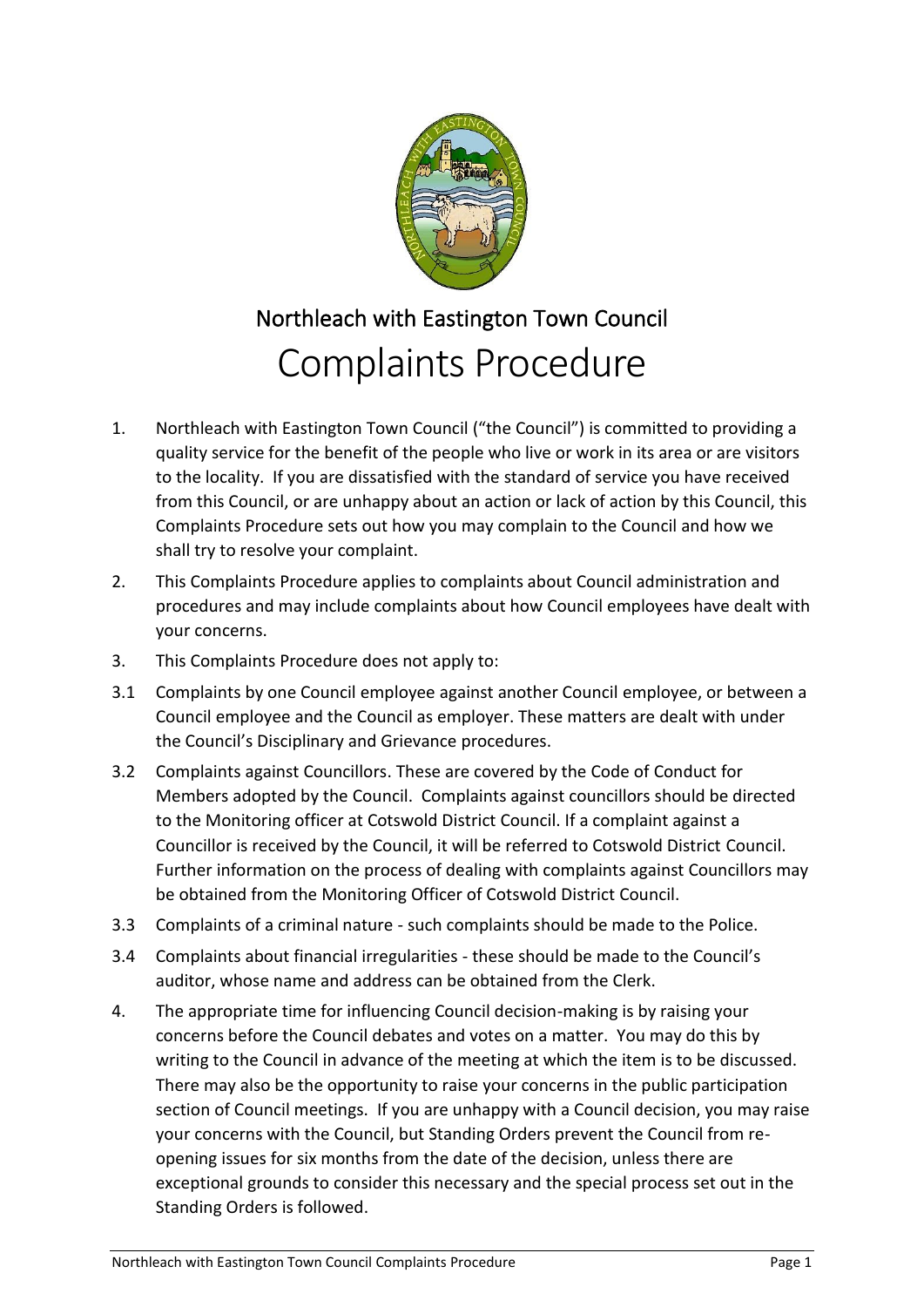5. Complaints will either be considered informal or formal. Unless a written complaint states that it is a formal complaint, it will be deemed to be an informal complaint.

## 6. **Informal Complaints**

- 6.1 An informal complaint may be given orally or in writing to the Clerk;
- 6.2 If an informal complaint is given to a councillor they shall report it to the Clerk within 5 working days;
- 6.3 Wherever possible, the Clerk will try to resolve your complaint immediately. If this is not possible, the Clerk will take all reasonable steps to acknowledge your complaint within five working days.
- 6.4 The clerk or Chairman will correspond orally or in writing with the complainant to settle the complaint and ensure that the complainant feels satisfied their complaint has been fully considered and acted upon accordingly;
- 6.5 If the complainant feels their complaint has not been resolved they will be informed by the Clerk that they need to follow the procedure for formal complaints.

## **7. Formal Complaints**

- 7.1 All formal complaints must be submitted in writing and contain the following information:
	- Name, Address and telephone number of the complainant
	- Details of the complaint about the Council's administration or procedure
	- How the matter has affected the complainant
	- Copies of any relevant documents or other evidence relevant to the complainant
	- Details of any third parties and their involvement
	- What action the complainant believes is necessary to resolve the complaint.
- 7.2 All formal complaints will be referred to the full Council;
- 7.3 The Council will undertake such investigations as it deems appropriate;
- 7.4 The Council will complete its investigations and use its best endeavours to complete its review within 20 working days.
- 7.5 Where the complaint is part of a wider complaint which is being investigated by external bodies (e.g. Police) the Council will complete its investigation at the earliest opportunity after the other agency has completed its investigation;
- 8. If you do not wish to report your complaint to the Clerk, you may make your complaint directly to the Chairman of the Council who will report your complaint to the Council.
- 9. The Clerk or the Chairman of the Council will notify you within 10 working days of the Council's decision of the outcome of your complaint and of what action (if any) the Council proposes to take as a result of your complaint. (In exceptional cases the 20 working days timescale may have to be extended. If it is, you will be kept informed.)
- 10. If you are dissatisfied with the response to your complaint, you may ask for your complaint to be reconsidered by the full Council and (usually within eight weeks) you will be notified in writing of the outcome of the review of your original complaint. This outcome will be final.